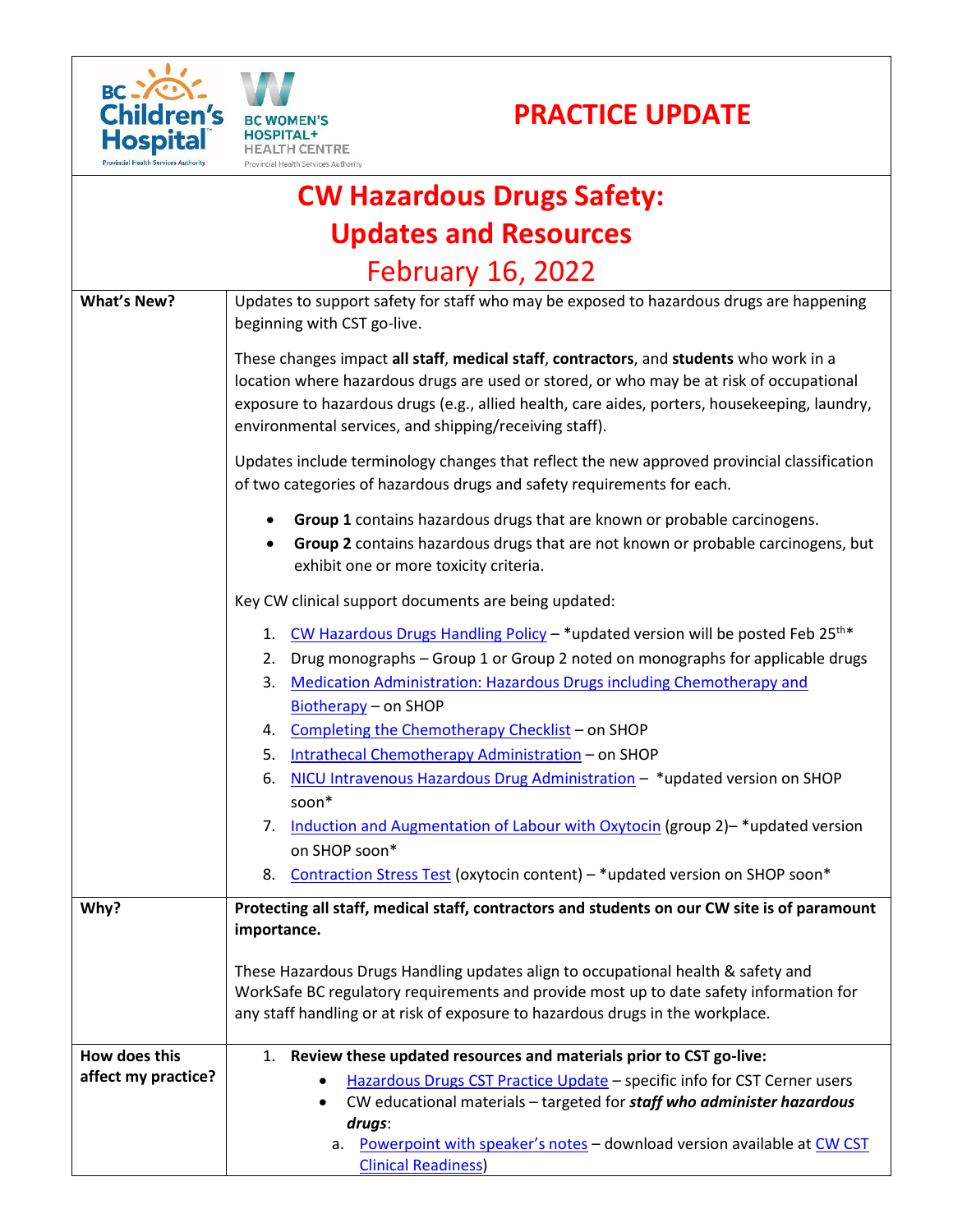| drugs (see table).                                                                               |                                                                                   | Complete the appropriate e-learning for your role and risk of exposure to hazardous<br>Review the updated CW clinical support documents - will be posted on SHOP soon! |
|--------------------------------------------------------------------------------------------------|-----------------------------------------------------------------------------------|------------------------------------------------------------------------------------------------------------------------------------------------------------------------|
| <b>Learning Hub E-Learning Module Table:</b>                                                     |                                                                                   |                                                                                                                                                                        |
|                                                                                                  |                                                                                   | (Note: A full curriculum description is available via each curriculum link shown.)                                                                                     |
| <b>Curriculum Title</b>                                                                          | <b>Courses in</b><br><b>Curriculum</b>                                            | Intended Audience (highlighted notes give<br>CW examples, but other examples may exist)                                                                                |
| <b>Hazardous Safety</b><br><b>Awareness</b>                                                      | 1. Awareness                                                                      | All staff and support services working in a<br>facility (ie CW site) where hazardous drugs<br>may be present.                                                          |
|                                                                                                  |                                                                                   | Note: new hires will have this module<br>included in their learning module<br>requirements.                                                                            |
| <b>Hazardous Drugs</b><br>Safety for Staff who<br>Administer                                     | 1. Awareness<br>2. Administering                                                  | Staff who handle, prepare, or administer<br>hazardous drugs (e.g nurses, some<br>providers, some allied health)                                                        |
| <b>Hazardous Drugs</b>                                                                           | 3. Providing Care<br>4. Spill Responder                                           |                                                                                                                                                                        |
| <b>Hazardous Drugs</b><br><b>Safety for Staff who</b><br><b>Provide Care</b>                     | 1. Awareness<br>2. Providing Care<br>3. Spill Responder                           | Point of care employees who are not directly<br>involved in hazardous drug administration<br>(e.g. allied health staff, care aides, etc)                               |
| <b>Hazardous Drugs</b><br><b>Safety for Pharmacy</b><br><b>Staff</b>                             | 1. Awareness<br>2. Compounding<br>3. Pharmacy Spill<br>Responder                  | Pharmacy employees                                                                                                                                                     |
| <b>Hazardous Drugs</b><br><b>Safety for Staff Who</b><br>Receive, Unpack,<br>and Transport Drugs | 1. Awareness<br>2. Receiving,<br>Unpacking and<br>Transport<br>3. Spill Responder | Employees who receive, unpack, or<br>transport hazardous drugs (Note: this may<br>include nurses in some areas at CW)                                                  |
| <b>Hazardous Drugs</b><br><b>Spill Response</b>                                                  | 1. Spill Responder                                                                | Anyone not included in the above groups<br>who is responsible for cleaning hazardous<br>drugs spill (e.g. nurses)                                                      |
| <b>Hazardous Drugs</b><br>Safety for<br>Environmental<br><b>Services Staff</b>                   | 1. Environmental<br><b>Services</b>                                               | <b>Environmental Services and Housekeeping</b><br>employees                                                                                                            |